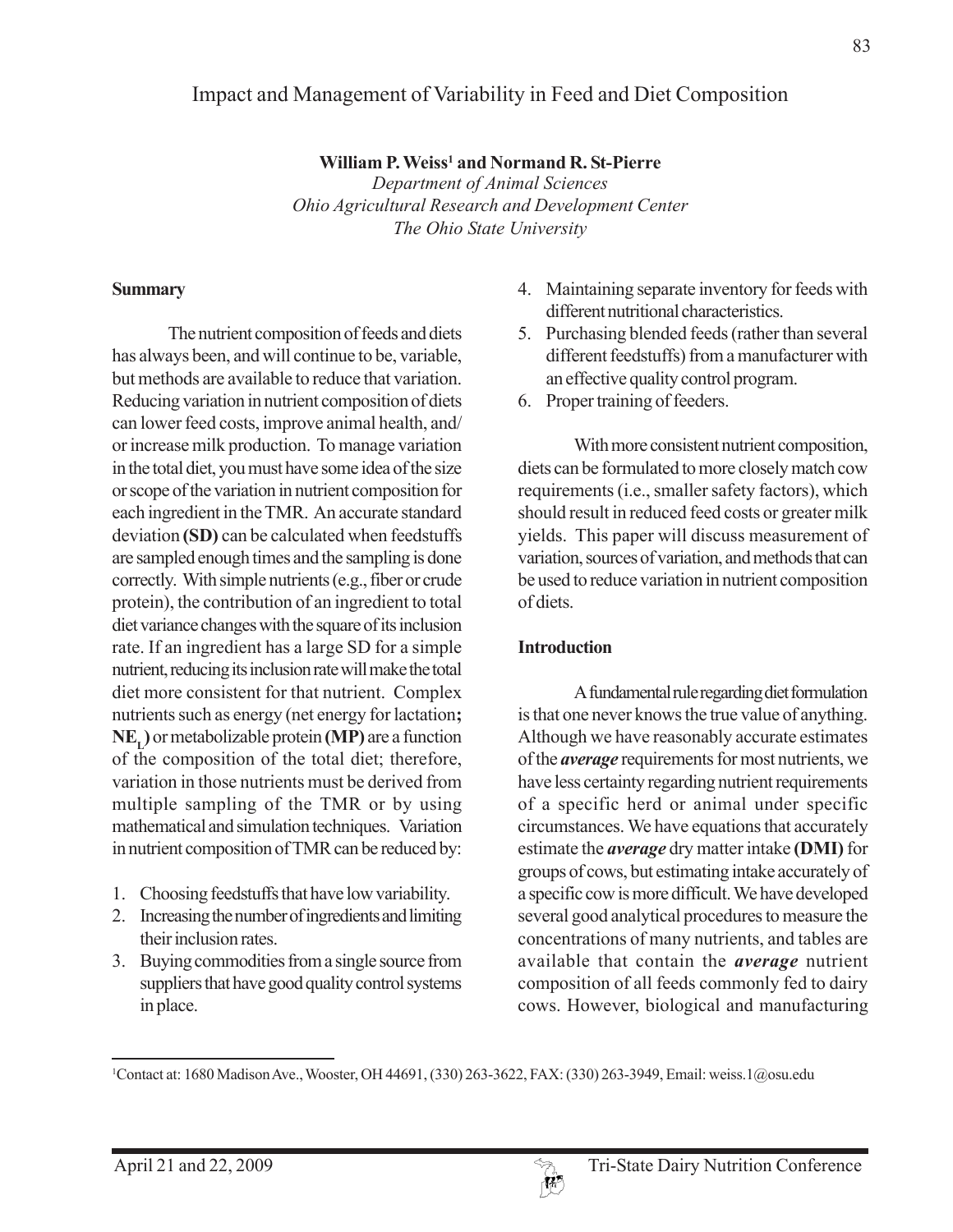variation, variation caused by sampling, and variation in analytical measurements can be substantial, meaning that the concentrations of nutrients within a specific feedstuff may be quite different from the average. Does all this uncertainty mean that we should give up on ration formulation and feed analysis? The answer to that question is obviously, no. However, the uncertainty associated with feed analysis and ration formulation must be understood and addressed. With proper sampling techniques, adequate number of samples, and appropriate data handling, one can reduce the uncertainty associated with feed analysis data. The objective of this paper is to discuss expected variation in feed composition, factors affecting variation, and methods one can use to reduce the variability in nutrient composition of total mixed diets.

#### **Elementary Statistics**

We need to start thinking about feed composition data in terms of probabilities rather than actual, absolute concentrations. In other words, how confident should you be that the analytical value received from a laboratory actually represents the true concentration of a nutrient in a feed? Because we are working with probabilities, a basic understanding of some statistical principles and terminology is needed.

# *Populations and samples*

The ultimate goal of feed analysis is to obtain an analytical value from a sample that reflects the actual value of a 'population'. Populations can be quite different, depending on the application. For example, a population can be a truckload of distillers dried grains, all the distillers dried grains produced by a specific distillery, or perhaps all the distillers dried grains produced in the country. In statistical terms, a population is loosely defined as a large set from which samples can be taken. If distillers grains from a single distillery were sampled extensively, we would have a good estimate of the average

nutrient composition of distillers grains produced at that plant. However, since other distilleries were not sampled, we should be very hesitant to extrapolate the data obtained from a single distillery (i.e., a narrow population) to the larger population of all **distilleries** 

## *Central tendency and dispersion*

A population can be represented by a set of observations or samples. Because of inherent variation among the particles making a feed and because of variation caused by sampling and analytical procedures, we know that all of the sample values will not be the same. Rather than one single value, one can obtain a distribution of values. The two most important pieces of information we need to obtain from a set of samples are a measure of central tendency and a measure of dispersion. For observations that follow a normal statistical distribution, the mean (in this discussion average and mean will be used interchangeably) is the best measure of central tendency. The mean of a normal distribution is not the absolute 'right' answer, but rather it is the value that has the lowest probability of being substantially wrong (i.e., it is the most likely value or the expected value). The concentrations of most nutrients in plant-based feedstuffs fit approximately a normal distribution; therefore, the mean is the best measure of central tendency for those nutrients. With a normal distribution, approximately one-half of the samples have values lower than the mean and one-half have concentrations higher than the mean. The concentrations of trace minerals and fat often have a skewed distribution (a few observations will have very high concentrations). With this type of distribution, the mean still represents the *expectation*, but it overestimates the central tendency. The median (the value at which half the observations are higher and half are lower) is the best measure of central tendency for this type of distribution.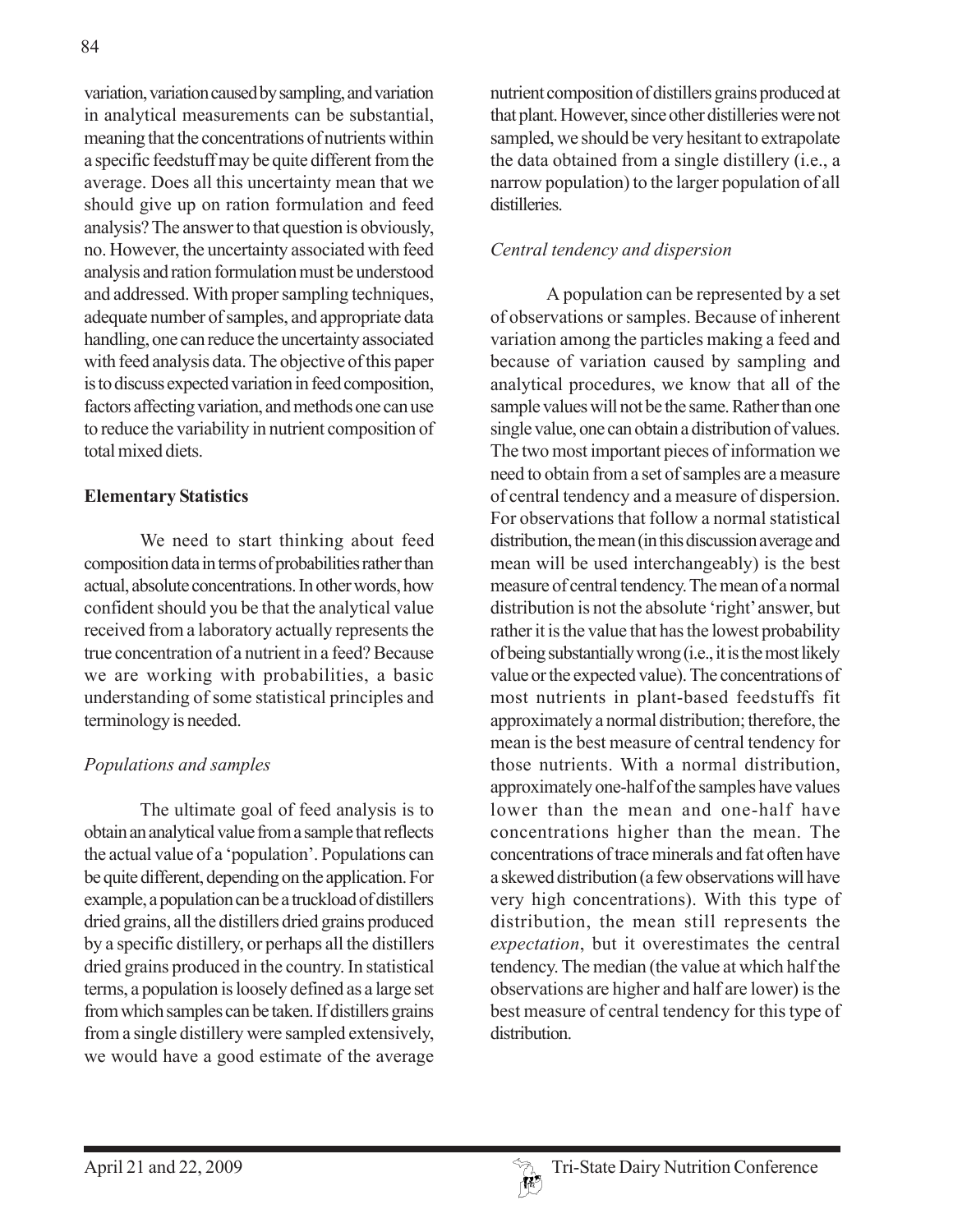Although many people are familiar with and often use measures of central tendency (i.e., the mean) in ration formulation, fewer people consider or use measures of dispersion in ration formulation. In simple terms, a measure of dispersion should be used to determine how much confidence one has when using a mean value. When a distribution of values has a large dispersion, the probability of being substantially wrong increases when using the mean. For a normal distribution, the most common measure of dispersion is the SD. In a normal distribution, approximately 38% of all observations are within  $+ 0.5$  SD units of the mean, 68% of all observations are within  $\pm$  1 SD of the mean, and approximately 95% of the samples are within  $\pm 2$ SD of the mean. If the mean concentration of CP in a population of brewers dried grains is 25% and the SD is 2, we would expect that about 68% of the samples would contain between 23 and 27% CP, and 95 % of the samples would contain between 21 and 29 % CP. This also means that about 5 % of the samples would contain less than 21 or more than 29 % CP. The smaller the SD, relative to the mean, the less likely it is that using the mean value will cause a substantial error in diet formulation.

### **Sources of Variation**

Understanding potential sources of variation in feed composition data helps determine which data to use and how to use it. The nutrient composition of grains and by-products can be influenced by plant genetics (hybrid, variety, etc.) and growing conditions (drought, climate, soil fertility, etc.). In addition, the composition of by-products is affected by manufacturing techniques. The above sources of variation are considered fixed (i.e., they can be described and replicated). In statistical quality control jargon, they are labelled as *assignable causes*. Hybrid X may have been genetically selected to produce corn grain with higher than average concentrations of protein. Distillery Y might dry their distillers grains at very high temperatures, causing high concentrations of acid detergent insoluble protein. A drought may reduce kernel size; thereby, increasing the concentration of fiber in corn grain. Another possible fixed source of variation is the analytical lab. Although great progress has been made in standardizing methods, labs may use different analytical techniques to measure nutrients. If lab A measures neutral detergent fiber **(NDF)** using sulfite, but another lab does not, the NDF concentrations will differ between the labs because of procedure.

Other sources of variation are considered random. We do not know why the values differ, they just do. If you sample a load of brewers grains 10 times and send those 10 samples to a lab, you will probably get back 10 slightly different concentrations of CP. The variation could be caused by variation within the load of brewers grain, or it could be caused by random errors at the lab. The causes of the variation are unknown. They are referred to in quality control jargon as *unassignable causes*.

Ideally, random variation would be considered within population variation and fixed variation would be considered as variation between populations. For example, because of manufacturing differences, distillers grains from distillery X has consistently higher NDF concentrations than distillers grains from distillery Y. If distillers grains from X and Y were considered separate populations, the SD within each population would be lower than the SD when the results from both distilleries are combined. Because of blending grains and multiple sources of feedstock for manufacturing facilities, many fixed sources of variation become blurred (you will not know the variety of soybeans used to make the soybean meal you purchased or whether the gluten feed you purchased was made from droughtstressed corn grain). In these situations, the fixed sources of variation (assignable causes) become random sources (unassignable causes), resulting in an increase in the within population variation. Nonetheless, accounting for as many fixed sources

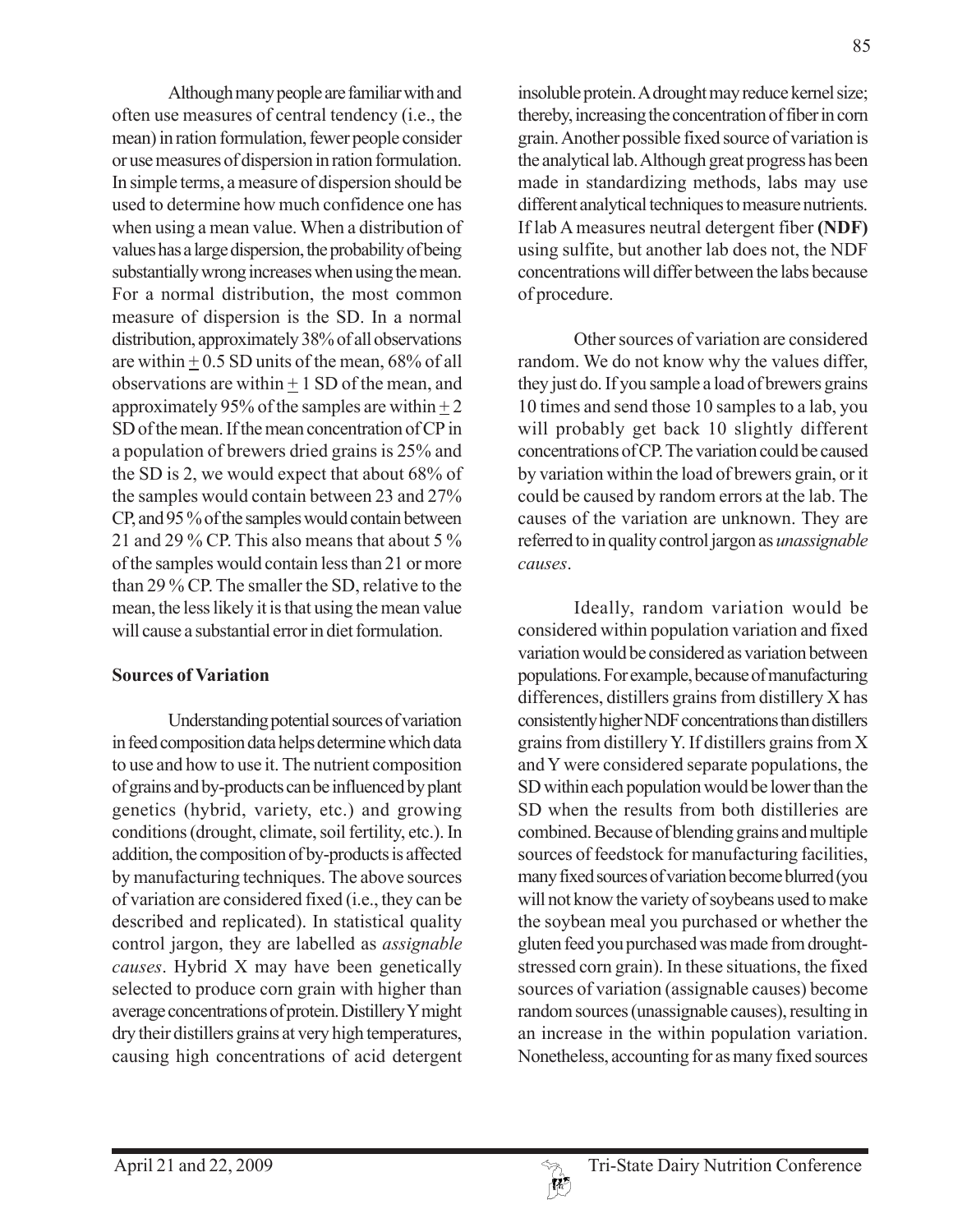of variation as possible by defining separate populations will reduce the dispersion of the data and reduce the potential of being substantially wrong when using the mean.

### **Expected Variation in Nutritional Composition of Feeds**

A large publicly-available data base of feed composition can be found in the NRC (2001) dairy publication. That database contains means, SD, and the number of samples for measured nutrients in most common feedstuffs used in North America. The data used to calculate those means and SD came from a wide array of sources. Samples came from across the US and over several years. For some feeds and nutrients, the number of samples used to calculate the mean and SD is quite limited, and those values should be used with caution. For other feeds, the sample size is quite large and the mean and SD are probably good estimates for the broad population from which the samples were drawn. However, it is important to remember that the broad population represented in the NRC tables may not be a good estimate for a specific source of a feed. Kertz (1998) also provides data on variation in nutrient composition of a limited number of feeds and some commercial labs also provide statistics on feed composition (e.g., DairyOne (www.dairyone.com/Forage/FeedComp) and Dairyland Labs (www.dairylandlabs.com/pages/ interpretations/summaries.php)).

Based on expected variation, feeds can be classified as having low, moderate, or high variability. Feeds with generally low variability include corn grain, sorghum grain, and perhaps barley (Table 1). Feeds with the largest variability in composition are by-products that are usually not a direct co-product of manufacturing. For example, potato waste has extremely high variability because it may include cull potatoes, potato peels, or waste products from the manufacturing of potato products for human consumption, rejected product, etc. Millrun, corn screenings, and cannery waste are other examples of feeds that are not well-defined and would be expected to have high variability, even when they come from the same originating source. Feeds with moderate variability include most feeds that would be considered co-products rather than by-products. Distillers grains, brewers grains, and corn gluten feed **(CGF)** are end products of alcohol, beer, and corn sweetener production. Because production of these products is generally well-controlled, the composition of the resulting co-product can be relatively constant within a production facility. The forages in Table 1 have moderate variability, but note how variation decreases when a more exact definition of the forages is used (alfalfa silage vs. mid-maturity alfalfa silage).

The  $NE<sub>L</sub>$  and MP are arguably the most important nutrients used in dairy diet formulation, but they present unique problems in terms of variation. Those nutrients are not measured by laboratories but are calculated from numerous variables, some of which are measured while others are estimated. The complexity and nonlinearity of the new models used for diet evaluation and/or balancing (e.g., NRC, 2001) make it impossible to calculate directly the variation in NEL and MP of the diet that is attributable to the variation in the nutritional composition of the feeds making up the diet. However, we can simulate this variation and examine its effect through multiple replications, using modern high speed computers and a method called Monte Carlo simulation. A new software program, called *Ping Pong*™ has been developed at Ohio State to study the effects of nutrient variation in feedstuffs on the variance in NEL and MP of the diet (Beta version available for free at www.sesamesoft.com). An example of variation in NEL of alfalfa hay is shown in Figure 1. If NRC data (Table 2) are used (a broad population), the average NEL is 1.23 Mcal/kg with a SD of 0.15. If samples are from a well-defined population (e.g., hay from a single farm and cutting, Table 2), the average NEL is still 1.23 Mcal/kg, but the SD is now 0.04.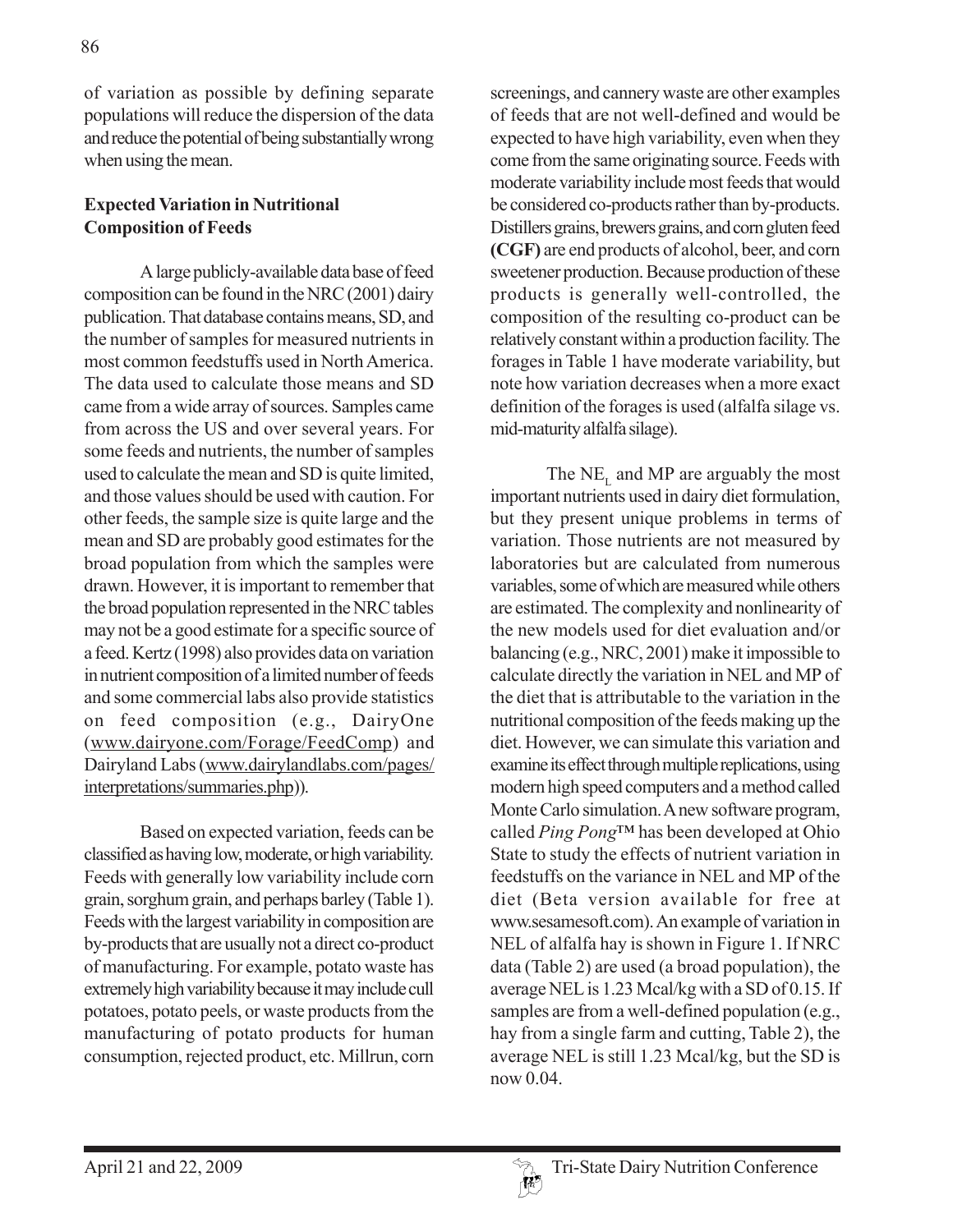To increase the accuracy of ration formulation, feeds with moderate and high variability in composition must be sampled and analyzed routinely, and the data generated must be used correctly. An accurate estimate of SD for a specific feedstuff can be extremely useful in ration formulation. The SD should be considered when deciding on ration *safety* factors. The SD in the NRC table is a function of inherent variation in composition of the grain or feedstock, lab-to-lab variation, variation among manufacturing processes, and many other sources of variation. If no other measure of dispersion is available, the SD in the NRC table can be used; however, one must remember that for many feeds, the actual variation could be substantially less than the SD in the NRC table (Table 3).

Several common feeds were sampled and analyzed over a one year period in California (DePeters et al., 2000). All analyses were conducted at a single lab, and for the feeds that will be discussed, all samples within a feed came from the same production facility. A similar type study was conducted in Missouri (Belyea et al., 1989). Dried distillers grains were sampled in both studies. The calculated distributions of CP concentrations are shown in Figure 2 for the two studies and for NRC data. Mean concentration of CP was very similar for the three data sets (29.7, 30.6, and 31.2 % of DM for NRC, MO, and CA, respectively). However, dispersion differed greatly. The SD for NRC, MO, and CA were 3.3, 1.6, and 0.6, respectively. Based on the means and considering typical dietary inclusion rates for distillers grains, essentially the same concentration of dietary CP would be obtained regardless of the source of the data. However, because the SD is substantially lower when all samples were obtained from a single source, one would be much less likely to make a substantial error when the mean value is used if the sample is from a limited, rather than a broad population. Not all feeds or nutrients follow the pattern shown for distillers grains in Figure 2. The

mean CP concentration for rice bran from the NRC data set (broad population) is very different from the mean obtained from Belyea et al. (1989; limited population) (Figure 3). If one used the mean concentration of CP from NRC for rice bran obtained from the particular production facility sampled in the Missouri study, the CP concentration would be substantially underestimated, resulting in increased protein supplementation costs. For nutrients that are routinely measured, means obtained from a broad population (e.g., NRC) should be used only when other data specific to a limited population are not available.

#### **Handling Variation in Feed Composition**

Variation in feed composition is handled differently depending upon whether a given feed is best conceptualized as the outcome of a batch process versus a continuous process.

## *Batch-process feedstuffs*

Feeds in this category are handled in lots such as trucks and train cars. The manufacturing may be a continuous process, but their use is generally best described as a batch process. Most feed commodities used by commercial feed manufacturers fall into this category. They are characterized by small variation within lots and small to large variation between lots.

Feeds with low expected variability between lots do not have to be analyzed routinely and, in some cases, not at all. Sampling and analytical errors become relatively small when large numbers of samples are analyzed. For these feeds, a mean derived from a large number of samples may actually be better than a single observation or a mean from a small set of samples. For these feeds, book values can be used unless one has good reason to believe that a particular feed is different.

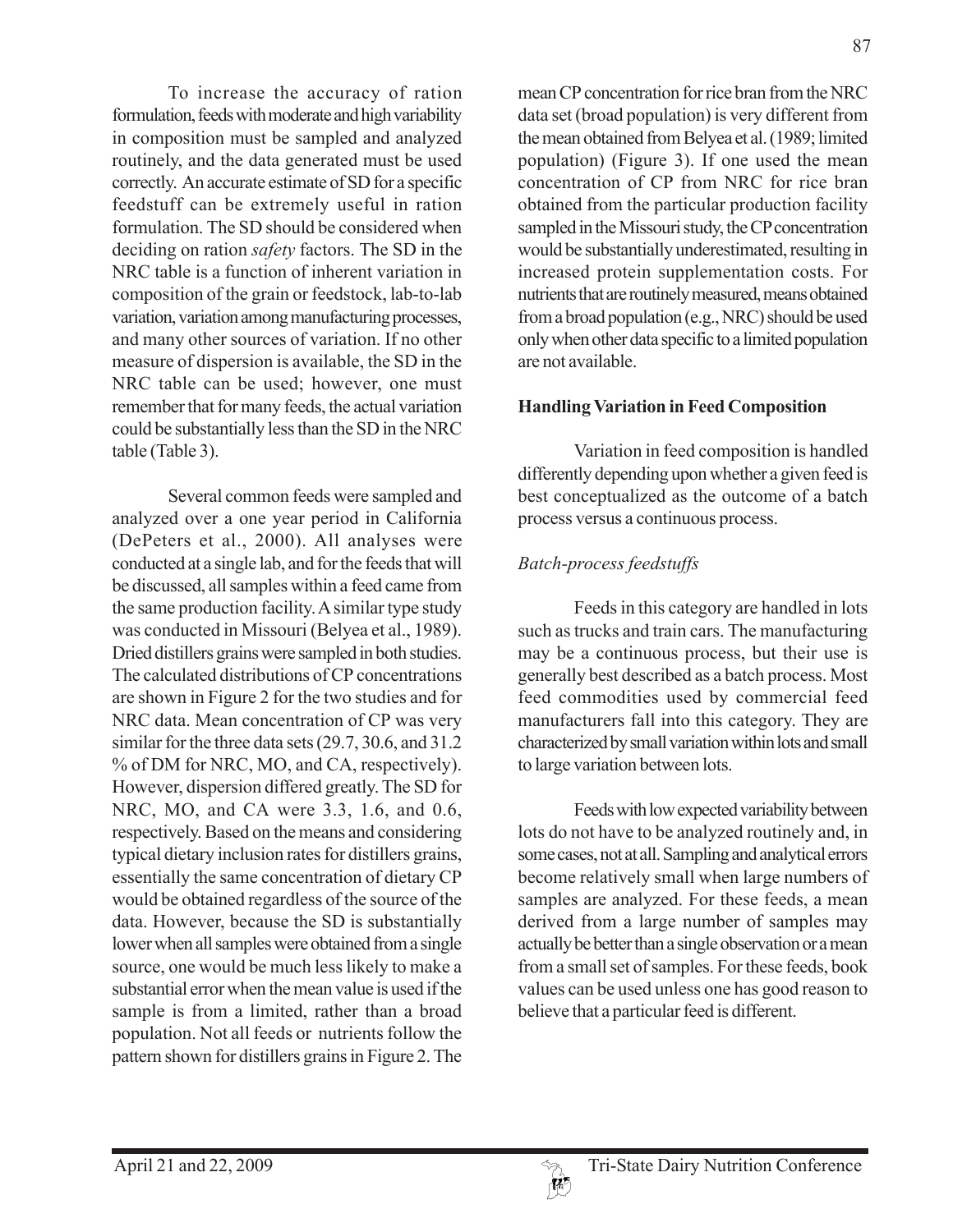For feeds with moderate or high variability in nutrient composition, routine feed sampling and analysis is essential. Although most people realize this, it is often not done because by the time they get the report back from the lab, the load has been fed. If this is your opinion, you are not using the analytical data correctly. As stated above, we need to think in terms of probabilities, not absolute numbers. You should be sampling and analyzing load samples to obtain estimates of mean composition and SD; the values obtained from a single load sample are not that important. The frequency of sampling depends on the expected variation, how much error one is willing to accept, and the cost of being wrong (e.g., feeding a diet with inadequate CP). A general guideline is that about 10 samples from a given population should produce a reasonably accurate SD. For highly variable feeds, more samples are needed.

The approach followed by many nutritionists is to sample a load of feed, have it analyzed, and then formulate a diet based on that information. When a new analysis is obtained, the previous data are eliminated and a new diet is formulated based on the new composition. The inherent assumption underlying this practice is that the new data better represent the feed than did the old data. This may or may not be true. When new analytical data are obtained, you should ask yourself one simple question: "Is there an identifiable reason why the composition changed?" Possible answers to that question include: the supplier changed, the distillery changed production methods, or probably most commonly, I don't know. If you cannot think of a good reason for the composition change, the change may simply be a random event. The difference could be caused by load-to-load random variation, by within load (i.e., sampling) variation, or both. In this case, the new number may be no better than the old number, but the mean of the two numbers has the lowest probability of being substantially wrong. The mean, rather than the new or old number should be used for ration formulation. You should

collate feed composition data using a spreadsheet or some other method and recalculate the mean and SD as new data are collected. If you can come up with a logical reason why composition changed (i.e., a new population), then the new number should replace the old number and you start the process of collating data again. Statistical process control charts, such as the X-bar chart, can be used to identify composition changes resulting from assignable causes.

### *Continuous process feedstuffs*

Silages are excellent examples of feeds of this type. Silos are filled and, more importantly, unloaded in a somewhat continuous fashion. The true composition of the silage remains relatively constant until the occurrence of an assignable cause: the hybrid or the variety changed, or the field from which the silage originated changed, etc. Although the true or real composition may be constant (until some event occurs), the measured composition of samples may vary. Many feedstuffs consist of nutritionally heterogeneous particles (corn silage is an excellent example of this), and if samples vary in the relative proportion of different particles, the measured or apparent composition will vary (e.g., a sample of corn silage that has more pieces of corn cob would be expected to have a higher concentration of NDF than a sample from the same silo that happens to have more corn grain pieces). One way to reduce this "sampling error" is to take and analyze duplicate samples and then average the results. With a continuous process, sampling for analysis is not done as much to determine means and SD but to identify the occurrence of a real shift in composition. Statistical process control tools such as X-bar and CUSUM charts are invaluable in this instance. To use these tools, an optimal sampling design (includes the number of samples to be taken at one time and the frequency of sampling) must be determined. A typical 'sampling design' has been to take one sample, once a month, and to automatically reformulate diets with the new data.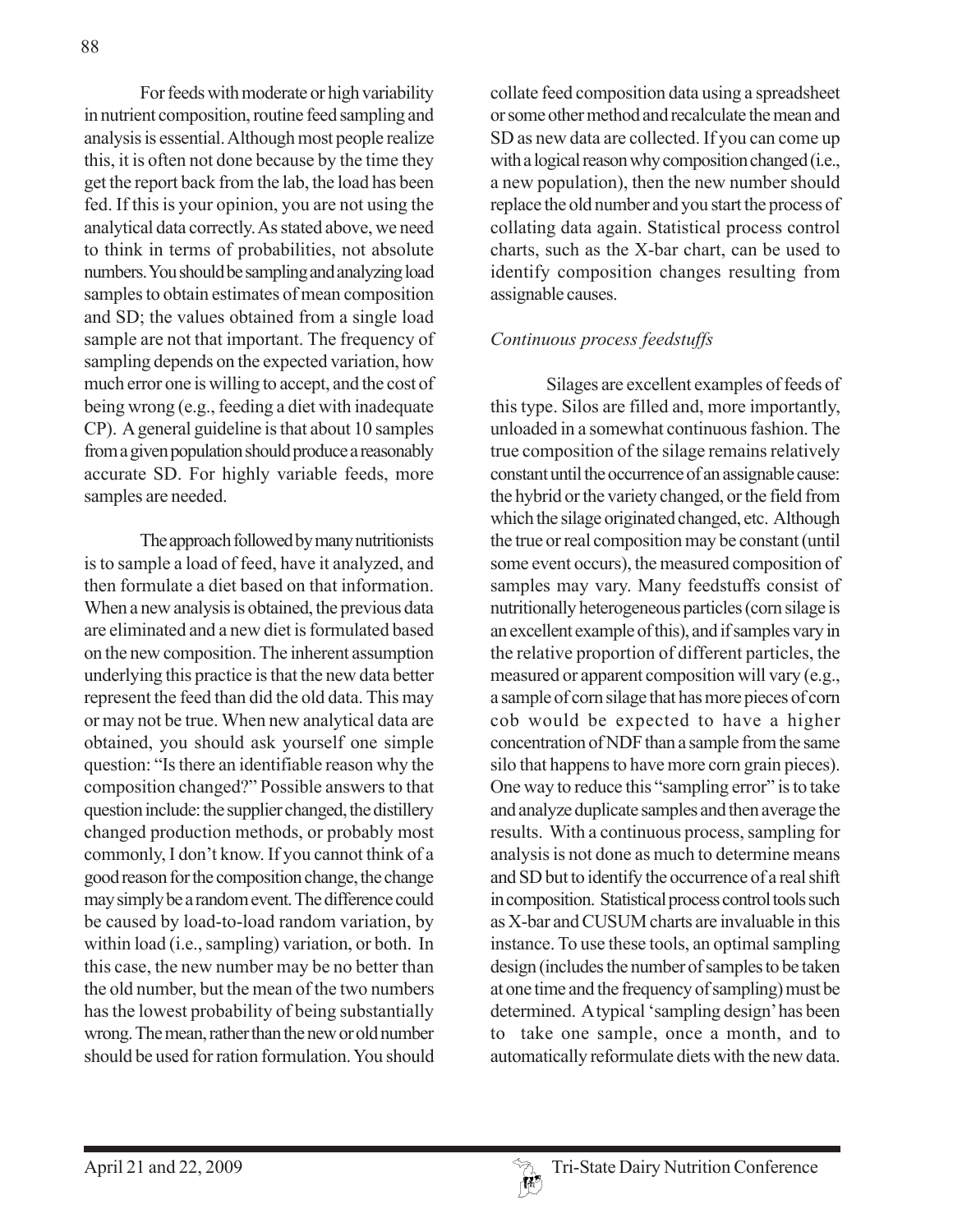We have successfully modelled the process as a renewal reward process with 13 inputs that must be accounted for in the calculation of the total quality cost (St-Pierre and Cobanov, 2007). Inputs that have a major effect of the sampling design include milk price (higher the price, the more frequent the samples), herd size (larger herds should sample more than smaller herds), and the loss in milk production that could occur if the change in forage composition was not detected (greater the potential loss, the more frequent the sampling). Some of the factors that have a minor effect on sampling design include the cost of the analysis and the cost of changing the diet once a change in forage composition has occurred. Example sampling designs for a small (50 cows), medium (200 cows), and large (1000 cows) dairy farm are shown in Table 4. Basically, the traditional sampling design of once monthly samples is close to optimal for small herds but is grossly erroneous for large herds.

# *Accounting for feed variation during diet formulation*

As previously mentioned, the SD is an important statistic. It is an indicator of how wrong you could be. In Table 1, CGF has a mean CP concentration of 23.8 and a SD of 5.7. Assuming a normal distribution and totally random loads of CGF (i.e., not from a single source), approximately 16% of the loads would have a CP concentration less than 18.1% and 16% of the loads would have a CP concentration greater than 29.5%. If a particular load had 18% CP, you used the mean concentration and CGF made up 10% of the diet DM, the actual CP concentration of the diet would be 0.6% units lower than the formulated value. An error of this magnitude or larger would be expected 16 out of every 100 loads. If you are willing to accept this risk, then using the mean is the best option. However, if you think that milk production would drop 2 lb/cow/day (or some other number) if the diet contains 0.6 percentage units less CP than formulated and you are unwilling to accept that risk,

you need to adjust for variation. You can reduce the risk of substantially under feeding CP by *adjusting* the mean value. Based on a normal distribution, if you use the mean minus 0.5 SD, you reduce the risk of making the error discussed above from 16 % of the time to 7% of the time. If you use the mean minus 1 SD unit, you reduce the risk of making the above error to just 2% of the time. The mean CP for CGF was  $23.8$  (SD = 5.7). If you are willing to be substantially wrong 7 out of every 100 loads, then use 23.8 - (0.5 x 5.7) or 21.0% CP for CGF when you balance the diet. If you only wanted to be wrong 2% of the time, you would use 23.8 - 5.7 = 18.1% CP. By using a lower CP concentration, you have decreased the probability of being substantially deficient in CP; however, you will be over supplementing CP most of the time. You need to determine how much risk you are willing to accept and balance that against increased feed and environmental costs.

The problem with this approach is that it only considers variation in a single ingredient, but the nutrient composition of all ingredients in a diet will vary. What really matters is not the variation in a single ingredient, but rather the variation and mean for a diet. Methods of diet optimization when considering multiple nutrients from multiple variable sources are well defined (St-Pierre and Harvey, 1986). These can be optimized using nonlinear programming methods; unfortunately, this means that the convenient and widely available linear programming algorithms for ration formulation can no longer be used.

For measured nutrients such as CP, nutrients across feeds are independent (e.g., the concentration of CP in corn is independent of the CP in soybean meal). In these instances, the variation in the total diet is a function of the square of the inclusion rate of each ingredient – which is where the nonlinearity enters the formulation model. That is, the contribution of a given feed to the total variance of the diet is quadrupled if its inclusion rate is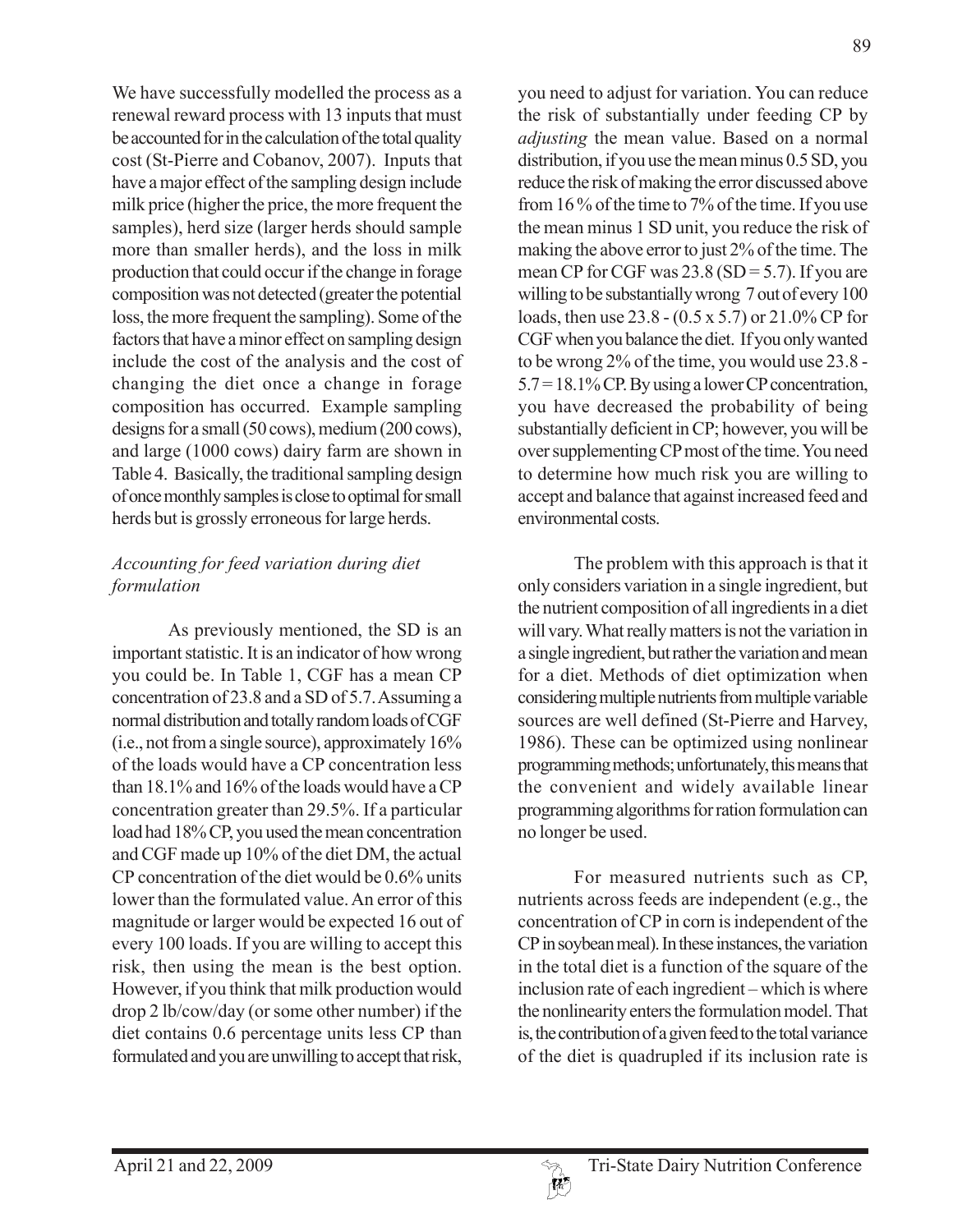doubled. Two pounds of alfalfa has four times the CP variance of one pound. In Table 5 we present the expected CP and variance of the CP for a total mixed ration **(TMR)** under 3 different scenarios. The significant variance reduction from multiple feeds is one major contribution of the commercial feed industry and has been calculated to be worth an additional 18 US\$/ton over and above the mean value of the nutrients.

For calculated nutrients such as NEL and MP, the calculation of the variation of the diet becomes analytically intractable because nutrients are no longer independent across feedstuffs (i.e., the MP of soybean meal is dependent on the nutritional composition of corn). Monte Carlo techniques have been used to estimate the variation of these nutrients. The software program mentioned previously (*Ping Pong* ™) can calculate variation in nutrient composition of diets if the user has information on variation in the individual ingredients. In addition, the program will calculate the implications of variation in nutrient composition on milk production. Currently, the software simulates the nutrient variation of a given diet, but it cannot optimize the diet. The computational problems associated with profit optimization in these circumstances are immense. We have tried nonparametric approaches, such as the genetic algorithm with some success, but much work remains to be done.

### **Reducing the Impact of Variation**

The composition of all feeds vary. However, the probability that all feeds in a diet will have a lower than expected concentration of a given nutrient on a given day is low. Some feeds will have higher than expected concentrations; others will have lower than expected concentrations. Therefore, the variation in nutrient composition of feedstuffs is usually greater than variation in nutrient composition of the TMR (assuming good, standardized feeding practices are in place). The impact of variation in

the composition of a feedstuff is reduced as more feeds are included in diets (Figure 4). Two diets that are completely identical in average composition were formulated. Both diets contained (DM basis) 28% corn silage, 24% corn grain, 15% alfalfa silage, 5% protein/mineral mix, and 28% "byproduct". In diet A, the byproduct was a single feed. In diet B, the byproduct consisted of 3 feeds, each fed at 9.3% of the diet (all byproducts in the diets had identical nutrient composition and identical variation, but they varied independently of each other). Both diets contained an average of 13.6% MP, but the SD for MP in diet A was 0.73 and for diet B it was 0.48. Using 3 ingredients to replace 1 ingredient reduced the SD for MP by 34%. A farm may not be able to purchase and store several different commodities, but they can have a mill blend several different commodities and use the blend as an ingredient in the TMR rather than purchasing a single commodity.

Relying on a particular feedstuff that is highly variable in a certain nutrient to provide a large proportion of that nutrient in the diet increases the risk of being really wrong. We know that on a theoretical basis, the contribution of a feedstuff to the variance of the total diet grows with the square of its inclusion rate (St-Pierre and Harvey, 1986). If that particular feedstuff provided only 10% of the CP in the diet, a 5 percentage unit change in its CP concentration would cause dietary CP concentration to change by only 0.5 percentage units. De Peters et al. (2000) measured the concentration of CP in different loads of corn gluten feed. The CP concentration ranged from 19.4 to 33.4% (mean =  $22.9$ ; SD = 4.3). The load-to-load variation was quite large. However, if the TMR was balanced for 17% CP using the mean value for corn gluten feed and the diet contained 10% corn gluten (DM basis), the variation in the concentration of CP is much smaller and ranged from 16.6 to 18%. In conclusion, using a wide variety of ingredients in a TMR and not relying too heavily on a single ingredient is probably the best way to reduce the costs associated with variation.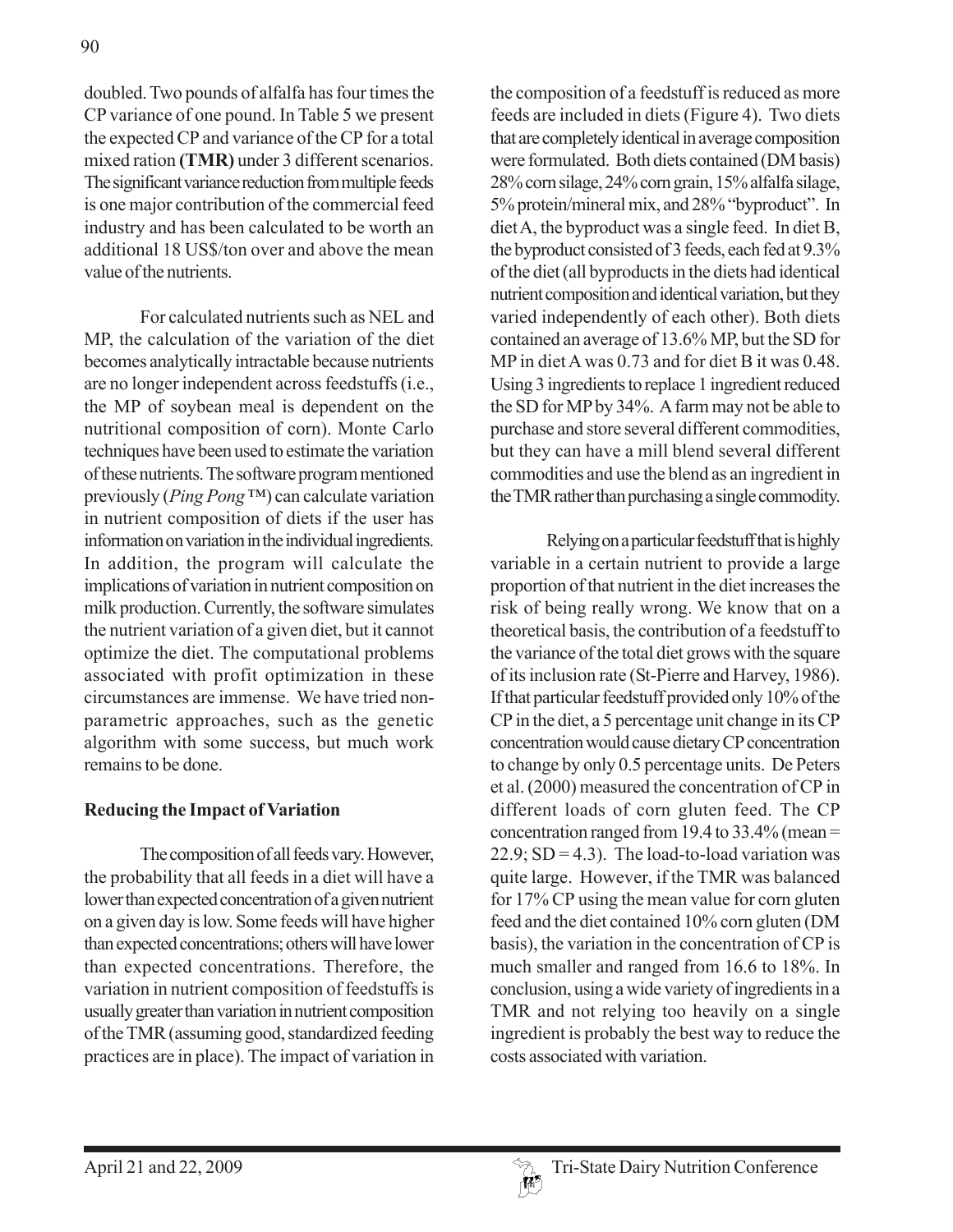## **References**

Belyea, R.L., B.J. Steevens, R.J. Restrepo, and A.P. Clubb. 1989. Variation in composition of byproduct feeds. J. Dairy Sci. 72:2339-2345.

DePeters, E.J., J.G. Fadel, and M. Arana. 2000. Variability in the chemical composition of seventeen selected by-product feedstuffs used by the California dairy industry. Prof. Anim. Sci. 16:69-99.

Kertz, A.F. 1998. Variability in delivery of nutrients to lactating dairy cows. J. Dairy Sci. 81:3075-3084. National Research Council. 2001. Nutrient Requirements of Dairy Cattle. Natl. Acad. Press.Washington, DC.

St-Pierre, N.R., and B. Cobanov. 2007. Optimal sampling schedule of diet components: Model derivation and sensitivity analysis. J. Dairy Sci. 90:5395-5404.

St-Pierre, N.R., and W.R. Harvey. 1986. Incorporation of uncertainty in composition of feeds into least-cost ration models. 2. Joint chanceconstrained programming. J. Dairy Sci. 69:3063- 3074.

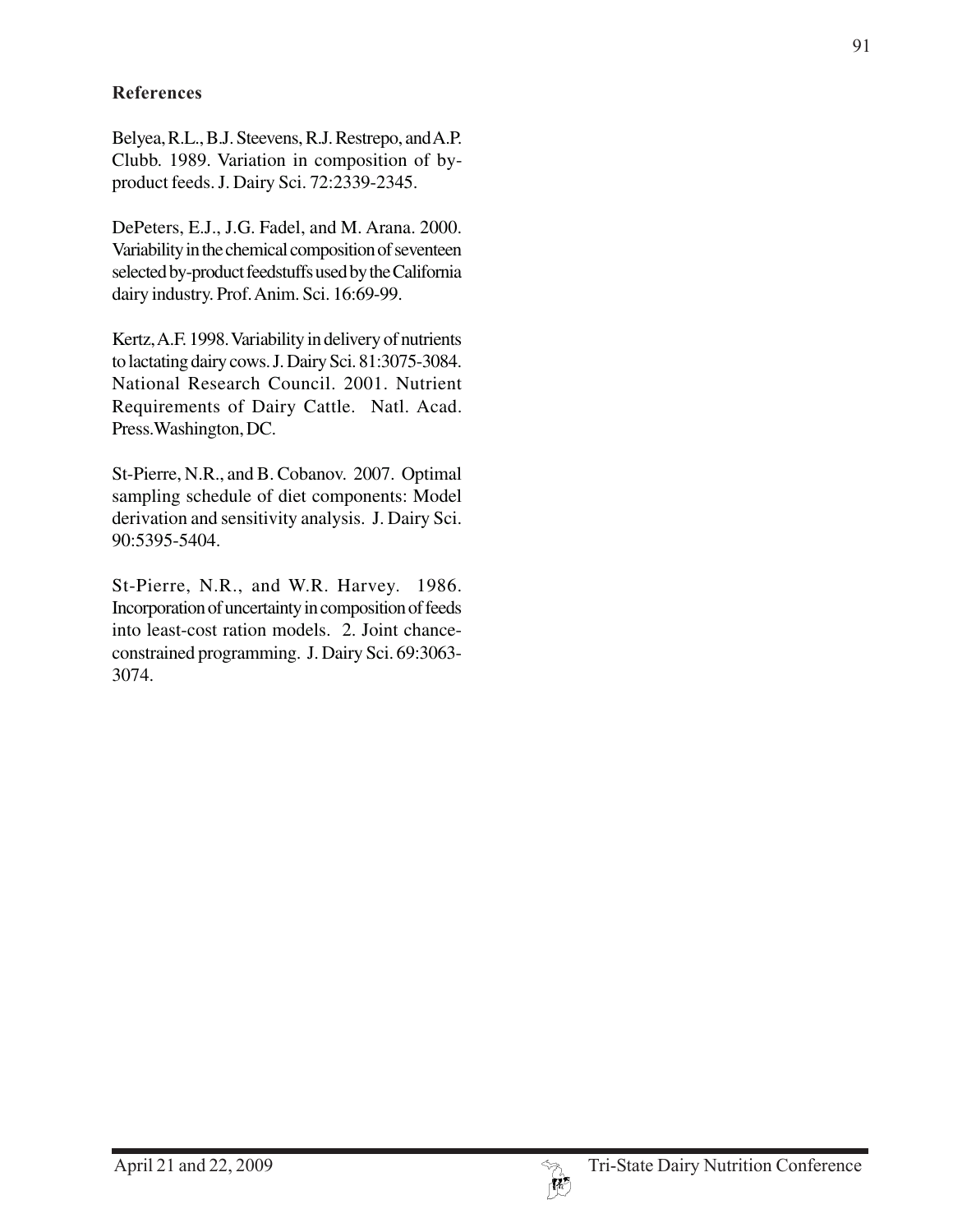|                               | CP   |           | <b>NDF</b> |           | EE   |           |
|-------------------------------|------|-----------|------------|-----------|------|-----------|
|                               | Avg  | <b>SD</b> | Avg        | <b>SD</b> | Avg  | <b>SD</b> |
| Grains                        |      |           |            |           |      |           |
| <b>Barley</b>                 | 12.4 | 2.1       | 20.8       | 8.6       | 2.2  | 0.6       |
| Corn                          | 9.4  | 1.3       | 9.5        | 2.3       | 4.2  | 1.0       |
| Sorghum                       | 11.6 | 1.8       | 10.9       | 5.0       | 3.1  | 0.8       |
| By-products                   |      |           |            |           |      |           |
| Wet brewers                   | 28.4 | 4.0       | 47.1       | 6.8       | 5.2  | 1.6       |
| Corn gluten feed              | 23.8 | 5.7       | 35.5       | 6.8       | 3.5  | 1.1       |
| Dry distillers grains         | 29.7 | 3.3       | 38.8       | 7.8       | 10.0 | 3.4       |
| Potato waste                  | 10.5 | 8.4       | 22.1       | 14.3      | 10.8 | 7.8       |
| Rice bran                     | 15.5 | 2.2       | 26.1       | 6.8       | 15.2 | 4.2       |
| Soybean hulls                 | 13.9 | 4.6       | 60.3       | 7.4       | 2.7  | 1.4       |
| Soybean meal, 48% CP          | 53.8 | 2.1       | 9.8        | 5.6       | 1.1  | 0.4       |
| Wheat midds                   | 18.5 | 2.1       | 36.7       | 7.5       | 4.5  | 1.3       |
| Forages                       |      |           |            |           |      |           |
| Corn silage                   | 8.8  | 1.2       | 45.0       | 5.3       | 3.2  | 0.5       |
| Alfalfa silage – average      | 20.6 | 3.0       | 45.7       | 6.5       | 3.1  | 0.7       |
| Alfalfa silage – mid maturity | 21.9 | 1.8       | 43.2       | 1.5       | 2.2  | 0.3       |

**Table 1**. Average (Avg) concentration and standard deviation (SD) for CP, NDF, and ether extract (EE) in selected feeds. Data are from NRC (2001) and represent very diverse populations.

**Table 2.** Standard deviations of nutrients for two alfalfa hays used in the Monte Carlo simulation. The commodity alfalfa data are from NRC; the lab-tested alfalfa represents a well-defined population.

| Nutrients $(\%)^1$ | Commodity Alfalfa | Lab-Tested Alfalfa |  |
|--------------------|-------------------|--------------------|--|
| <b>DM</b>          | 1.4               | 0.5                |  |
| CP                 | 2.6               | 0.3                |  |
| <b>NDF</b>         | 6.3               | 0.8                |  |
| Ether extract      | 0.5               | 0.5                |  |
| Ash                | 1.2               | 0.2                |  |
| Lignin             | 0.9               | 0.2                |  |
| <b>ADICP</b>       | 0.4               | 0.4                |  |
| <b>NDICP</b>       | 0.9               | 0.9                |  |

 $1DM = dry$  matter,  $CP =$  crude protein, NDF = neutral detergent fibr, ADICP = acid detergent insoluble CP, and NDICP = neutral detergent insoluble CP.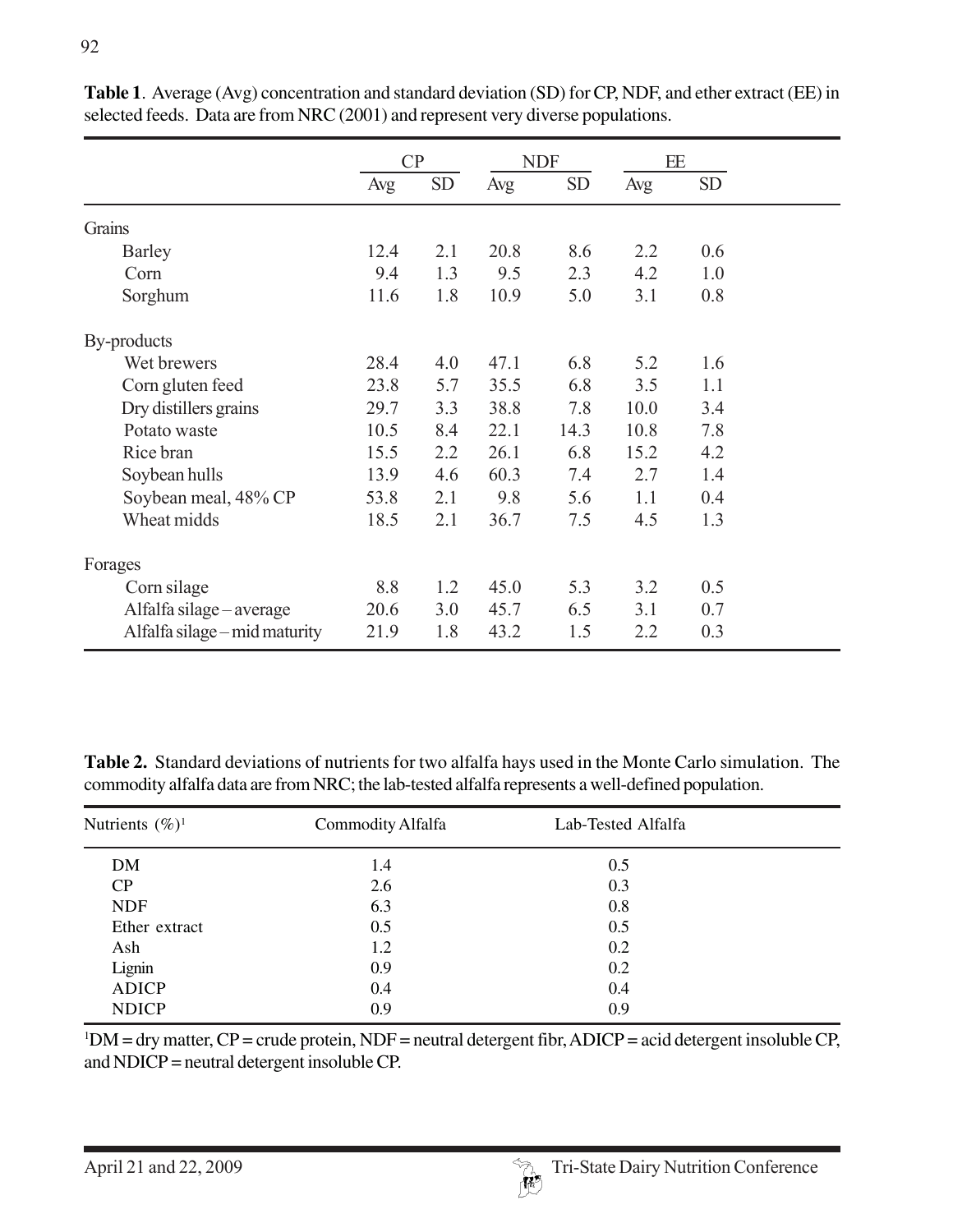|                          | CР   |           | <b>NDF</b> |           | <b>Ether Extract</b> |
|--------------------------|------|-----------|------------|-----------|----------------------|
|                          | Avg  | <b>SD</b> | Avg        | <b>SD</b> | <b>SD</b><br>Avg     |
| California               |      |           |            |           |                      |
| Brewers grains, wet      | 27.0 | 2.2       | 37.3       | 3.4       | 6.3<br>0.4           |
| Corn gluten feed, wet    | 22.9 | 4.3       | 38.8       | 3.8       | 3.4<br>0.4           |
| Distillers grains, dried | 31.2 | 0.6       | 35.6       | 8.2       | 13.0<br>1.3          |
| Missouri                 |      |           |            |           |                      |
| Corn gluten feed, dry    | 23.3 | 1.4       | 51.9       | 2.3       | 1.9<br>6.6           |
| Distillers grains, dried | 30.6 | 1.4       | 33.0       | 1.5       | 7.4<br>0.9           |
| Rice bran                | 19.1 | 0.4       | 21.8       | 1.3       | 17.3<br>1.9          |
| Soybean hulls            | 11.8 | 0.2       | 72.5       | 0.8       | 0.8<br>0.3           |

**Table 3**. Average (Avg) concentrations and standard deviations (SD) for selected nutrients and selected feeds. The California data are from DePeters et al. (2000) and the Missouri data are from Belyea et al. (1989). Within experiment and feed, samples originated from the same production facility (i.e., limited populations). These values should be compared to those in Table 1 (a broad population).

**Table 4.** Expected mean CP and variance of a simple TMR without and with forage analyses, and a multicomponent (complex) TMR made by a feed manufacturer with an effective quality control.

|                           |        |                 |        |               | Variance $(x 10,000)$ |          |              |
|---------------------------|--------|-----------------|--------|---------------|-----------------------|----------|--------------|
|                           |        |                 |        |               | Simple                | Simple   | Complex      |
|                           |        | TMR (lb DM/day) |        | $CP$ (lb/day) | N <sub>0</sub>        | Forages  | Forages      |
| Feeds                     | Simple | Complex         | Simple | Complex       | analysis              | analyzed | analyzed     |
| Corn silage               | 11.2   | 16.1            | 1.00   | 1.45          | 226                   | 25       | 47           |
| Alfalfa silage            | 16.8   | 8.1             | 3.36   | 1.61          | 2,964                 | 282      | 65           |
| Alfalfa hay               | -      | 2.7             |        | 0.54          |                       |          | 6            |
| Ground corn               | 12.9   | 6.5             | 1.26   | 0.63          | 67                    | 67       | 17           |
| Soybean meal, 48% CP      | 3.6    | 2.7             | 1.95   | 1.42          | 25                    | 25       | 13           |
| Distillers dried grains   | 6.8    | 3.0             | 2.06   | 0.91          | 324                   | 324      | 63           |
| Wheat middlings           | ۰      | 4.0             |        | 0.77          |                       |          | 19           |
| Ground barley             |        | 3.2             |        | 0.39          |                       |          | 8            |
| Corn gluten feed          |        | 3.0             |        | 0.69          |                       |          | 15           |
| Soybean hulls             |        | 1.0             |        | 0.12          |                       |          | $\mathbf{1}$ |
| Canola meal               |        | 1.0             |        | 0.41          |                       |          | 3            |
| Corn gluten meal          |        | 0.5             |        | 0.33          |                       |          | $\mathbf{1}$ |
| Minerals-Vitamins         | 0.9    | 0.9             |        |               |                       |          |              |
| <b>TOTAL</b>              | 52.2   | 52.2            | 9.63   | 9.63          | 3,606                 | 723      | 257          |
| <b>Standard Deviation</b> |        |                 |        |               | 0.60                  | 0.27     | 0.16         |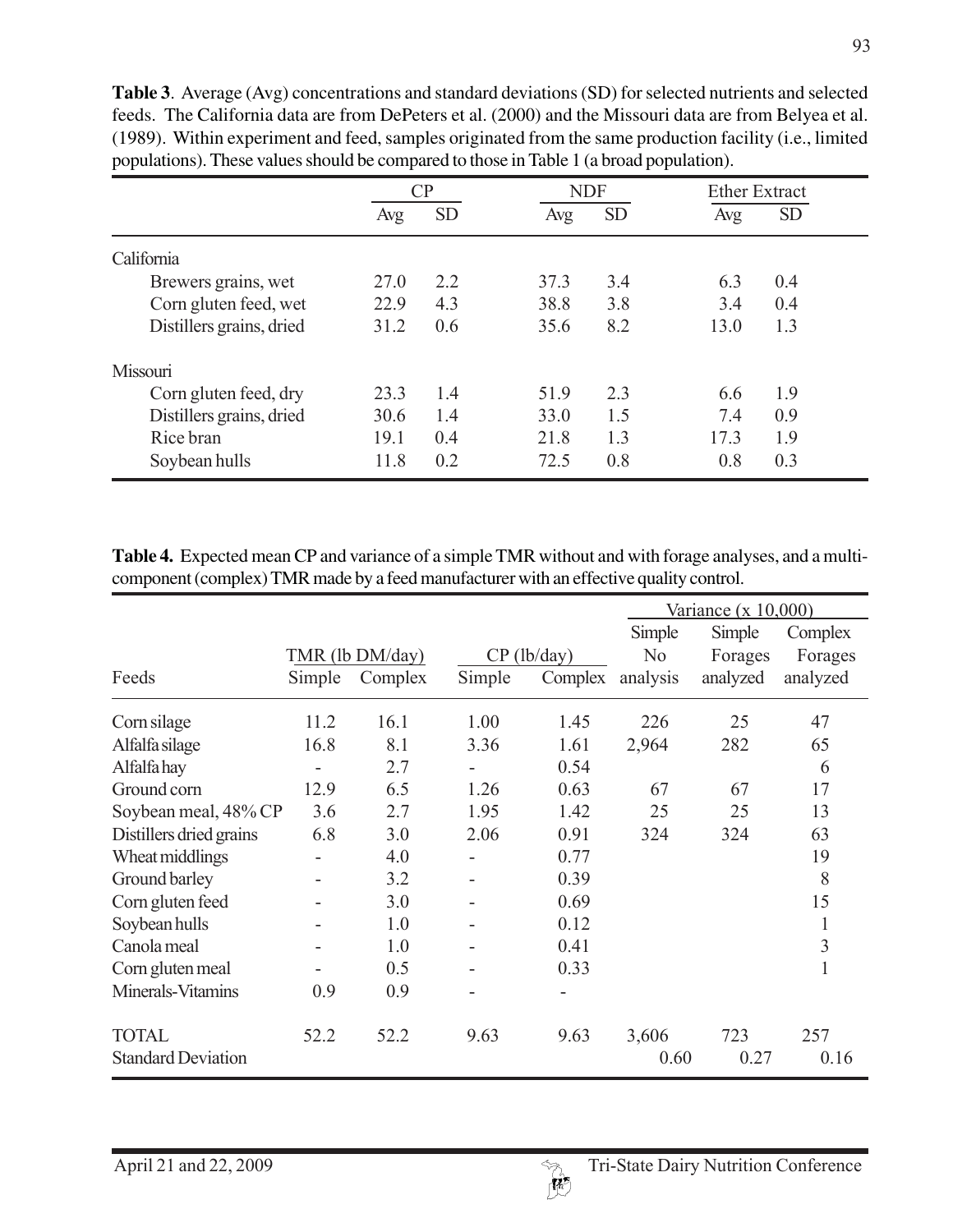|                                                 | Herd Size, Number of cows |         |          |  |
|-------------------------------------------------|---------------------------|---------|----------|--|
|                                                 |                           | 200     | 1000     |  |
| Number of samples/sampling1                     |                           |         |          |  |
| Frequency of samples, days                      | 30                        | 7 to 10 | $3$ to 4 |  |
| Cost savings compared to conventional 2, \$/day |                           | 50      | 250      |  |

**Table 5.** Example optimal sampling designs for silage on small, medium, and large dairy farms assuming typical conditions. Multiple factors affect the optimal sampling design and as conditions change so does the design.

1 Number of independent samples taken on a given day.

2 The assumed conventional sampling design is 1 sample taken once monthly. For a small herd, the conventional design is approximately optimal, but the conventional method has significant cost as herd size increases.



**Figure 1**. Expected variation in NEL of alfalfa hay as calculated by the software Ping Pong™. The solid line represents a broad population (NRC, 2001). The dashed line represents a very well defined population (see Table 3 for standard deviations used in the simulation).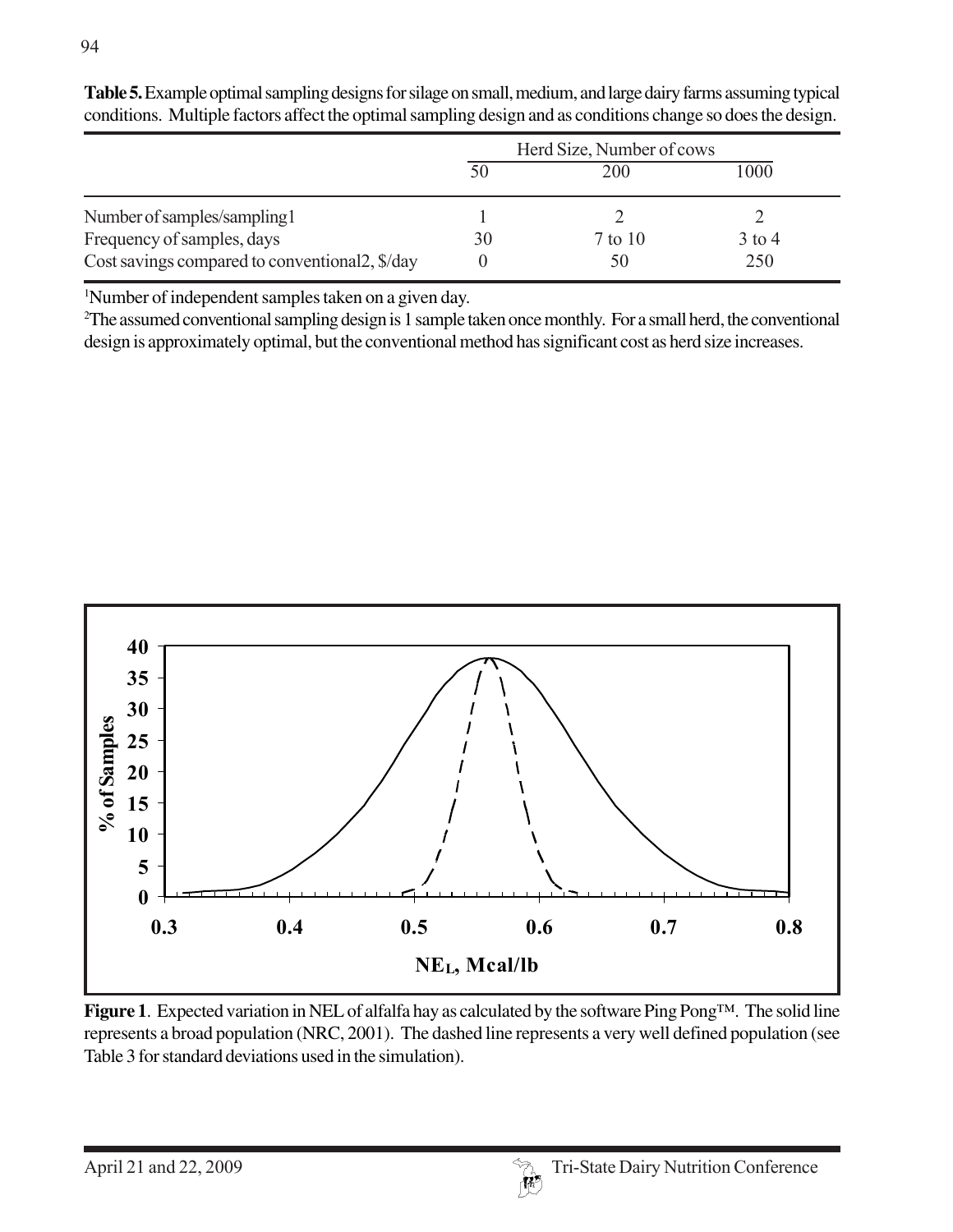

**Figure 2**. Distributions of crude protein (CP) concentrations in dried distillers grains. The small dashed line represents data from a nationwide population (NRC, 2001); the large dashed line represents samples from a single source in Missouri (Belyea et al., 1989) and the solid line represents samples from a single source in California (DePeters et al., 2000).



**Figure 3**.Distributions of crude protein (CP) concentrations in rice bran. The solid line represents data from a nationwide population (NRC, 2001) and the dashed line represents samples from a single source (Belyea et al., 1989). The means of the two populations are substantially different and the dispersion is much greater for the broad population.